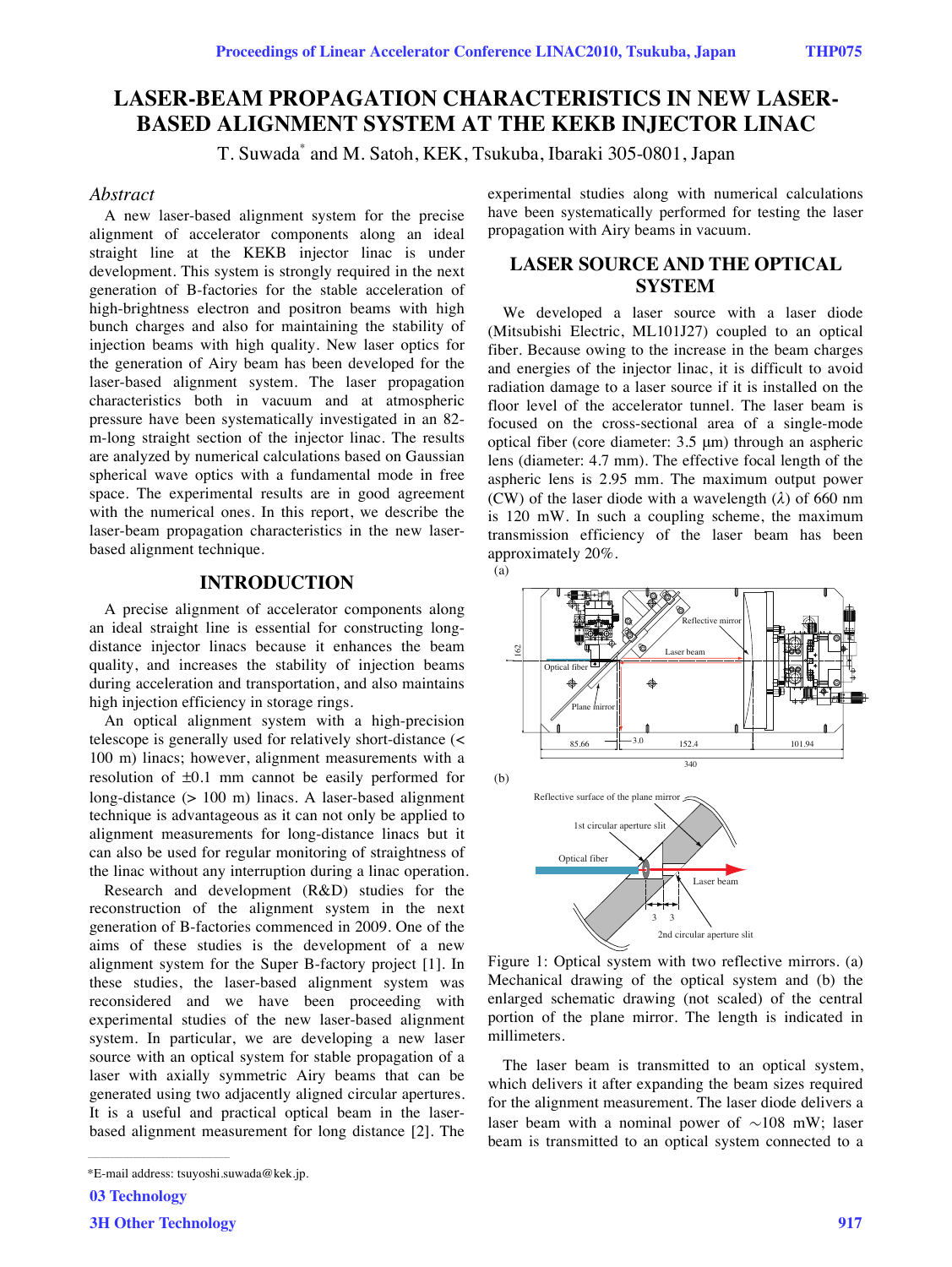single-mode optical fiber. The complete mechanical drawing of the optical system is shown in Fig. 1 (a).

The optical system comprises a spherical reflective mirror and a plane mirror that can be coupled with an optical fiber cable. The two mirrors are rigidly fixed on an aluminum plate with lateral dimensions  $162 \text{ mm} \times 340$ mm and thickness 10 mm. The spherical reflective mirror is aluminum-coated and has a diameter of 152.4 mm, a wavefront aberration of *λ/*4, and an effective focal length of 152.4 mm. The plane mirror is composed of quartz and has a thickness of 6 mm and diameter of 90 mm. Dielectric multilayers with a thickness of 2 μm are evaporated in vacuum on the reflection surface of this plane mirror. Its reflectance is greater than 99.5% at  $\lambda =$ 660 nm and its wavefront aberration is *λ/*2. The plane mirror has a circular aperture (diameter: 1 mm) for the laser beam injection and is inclined by  $45^{\circ}$  with respect to the laser axis. Figure 1 (b) shows the enlarged schematic drawing of the central portion of the plane mirror.

The laser beam is injected into the optical system after being delivered from one end of another 50-cm-long single-mode optical fiber, another end of which is connected to the optical fiber by means of a fiber connector. The laser beam is ejected from the fiber end with a numerical aperture of 0.1 and is transmitted through the first circular aperture slit (diameter: 10 μm) made from a washer with a thickness of 0.1 mm. Such optical configurations transform the laser beam into a beam with well-known Airy patterns. The laser beam is completely diffracted, and thus, it has the center spot (Airy disc) with causing diffraction fringes (so-called Airy beam). The Airy beam with Airy patterns is truncated at the first dark fringe by the second circular aperture slit of the plane mirror. Such an optical truncation technique can be used to generate an Airy beam without any diffraction fringes (*i.e.*, Airy disk) even in a far field region because a truncated Airy beam has a non-diffraction property [2].

The truncated Airy beam is then transmitted to the spherical reflective mirror. The spherical reflective mirror suitably expands the beam sizes in accordance with the alignment measurements; the expanded beam is reflected by 90° with respect to the laser axis at the plane mirror. The beam sizes are determined by the transmission distance between the centers of the spherical and plane mirrors under the condition of the fixed focal length of the spherical mirror. The collimated laser beam is delivered to the center positions of the laser pipe. The laser power at the plane mirror is *∼*1 mW while the laser power injected into the optical system is *∼*14 mW. The total transmission efficiency of the laser power is obtained to be *∼*1%.

### **EXPERIMENTAL SETUP**

The laser-beam propagation characteristics have been investigated in sector C of the injector linac, where the laser-based alignment experiments have been also carried out (see [3] in detail). The total length of the laser propagation is 82 m, while the total length of seven accelerator units in this beam line is approximately 66 m. Figure 2 shows a schematic drawing of the experimental setup along with the new vacuum system that is under development.



Figure 2: Setup of the laser-based alignment experiment.

The laser pipes penetrating till the end of unit C-7 have been evacuated for stable laser propagation. The total volume of the laser pipes is 847.2 *l*. A vacuum port is attached to the center of the laser pipe between units C-3 and C-4 in the vertical direction. This vacuum port is connected to an oil-free scroll pump that has a pumping speed of 1000 *l*/min. Nine Pirani gauges are distributed at almost regular intervals up to the end of unit C-7.

An inlet (outlet) vacuum window with a relatively high radiation hardness is used for laser injection (ejection) from atmosphere (vacuum) to vacuum (atmosphere) with a transmittance of *∼*95% at *λ* = 660 nm. These windows are composed of synthetic quartz. The inlet and outlet windows are 20 mm and 15 mm thick, respectively. A silicon CCD camera has been installed just behind the outlet vacuum window in order to measure laser profiles and to monitor the propagation stabilities.

## **EXPERIMENTAL RESULS**

#### *Beam-size measurements*

Since it is difficult to measure the beam sizes at each PD location in vacuum, they have been measured along the beam line at intervals of 20 m from the laser source at atmospheric pressure. On the other hand, they have been measured at the end of unit C-7 in vacuum. Figure 3 shows the variations in the horizontal and vertical beam sizes as a function of the distance from the laser source.



Figure 3: Variations in the horizontal and vertical beam sizes as a function of the distance from the laser source. The plotting of the analyzed beam sizes obtained in the calibration procedure is shown with the up and down triangles. The solid lines indicate the numerical results.

03 Technology 3H Other Technology